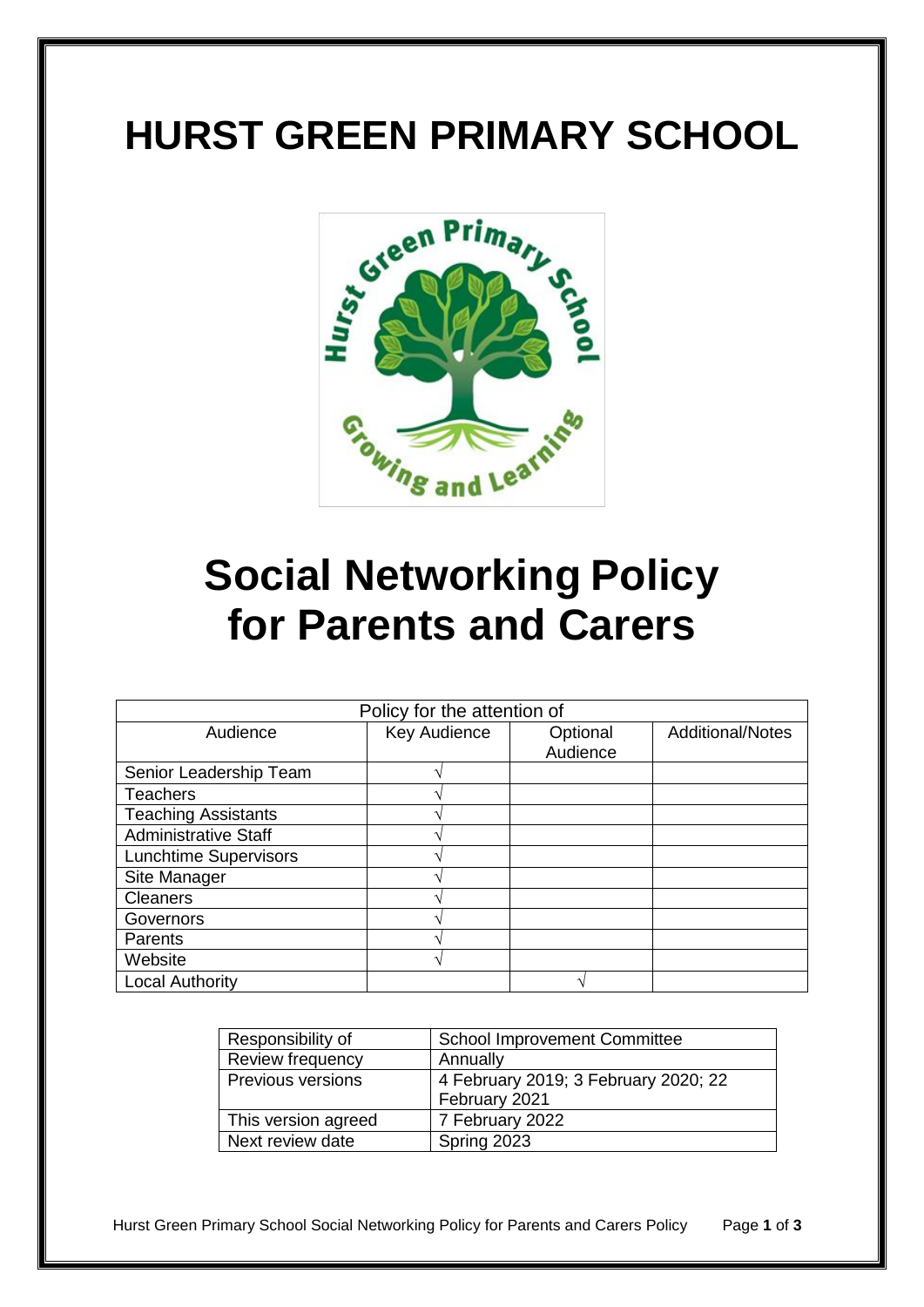# **Staff and Parents of Hurst Green Primary School support good practice on Social Networking Sites**

The Head teacher, staff and governors have agreed an approach to the use of Social Networking sites that include the items below. We are now inviting parents to join us in setting a good example for our children.

#### **Overview**

Social networking sites such as What's app, Facebook, Instagram and Twitter are now widely used. This type of media allows people to communicate in ways that were not previously possible. However, such sites can be inappropriately used by some as a means of expressing negative or offensive views about schools and their staff. This document sets out this School's approach to parental use of such sites and sets out the procedures we will follow and action we may take when we consider that parents have used such facilities inappropriately. When we have referred to "parent" in this document, we also include carers; relatives; or anyone associated with the School.

This policy works in conjunction with other policies including the behaviour policy, the social media policy, the social network policy and the policy for use of Teams.

### **Appropriate use of social networking sites by parents**

Social networking sites have potential to enhance the learning and achievement of pupils and enable parents to access information about the School. In addition, the School recognises that many parents and other family members will have personal social networking accounts, which they might use to discuss/share views about school issues with friends and acquaintances. As a guide, individuals should consider the following prior to posting any information on social networking sites about the School, its staff, its pupils, or anyone else associated with the School:

- Is a social network the correct place to post concerns?
- Are comments likely to cause harm to people's reputations or emotions to either staff, parents or children?
- Must not breach the school's equal opportunities; anti-bullying; behaviour and discipline; e-safety and social media policies.

## **Inappropriate use of social networking sites by parents**

Although social networking sites may appear to be the quickest and easiest way to express frustrations or concerns about the School (and those associated with it), it is rarely appropriate to do so. Other channels, such as a private and confidential discussion with the School, or using the School's formal complaints process are much better suited to this.

The School considers the following examples to be inappropriate uses of social networking sites: